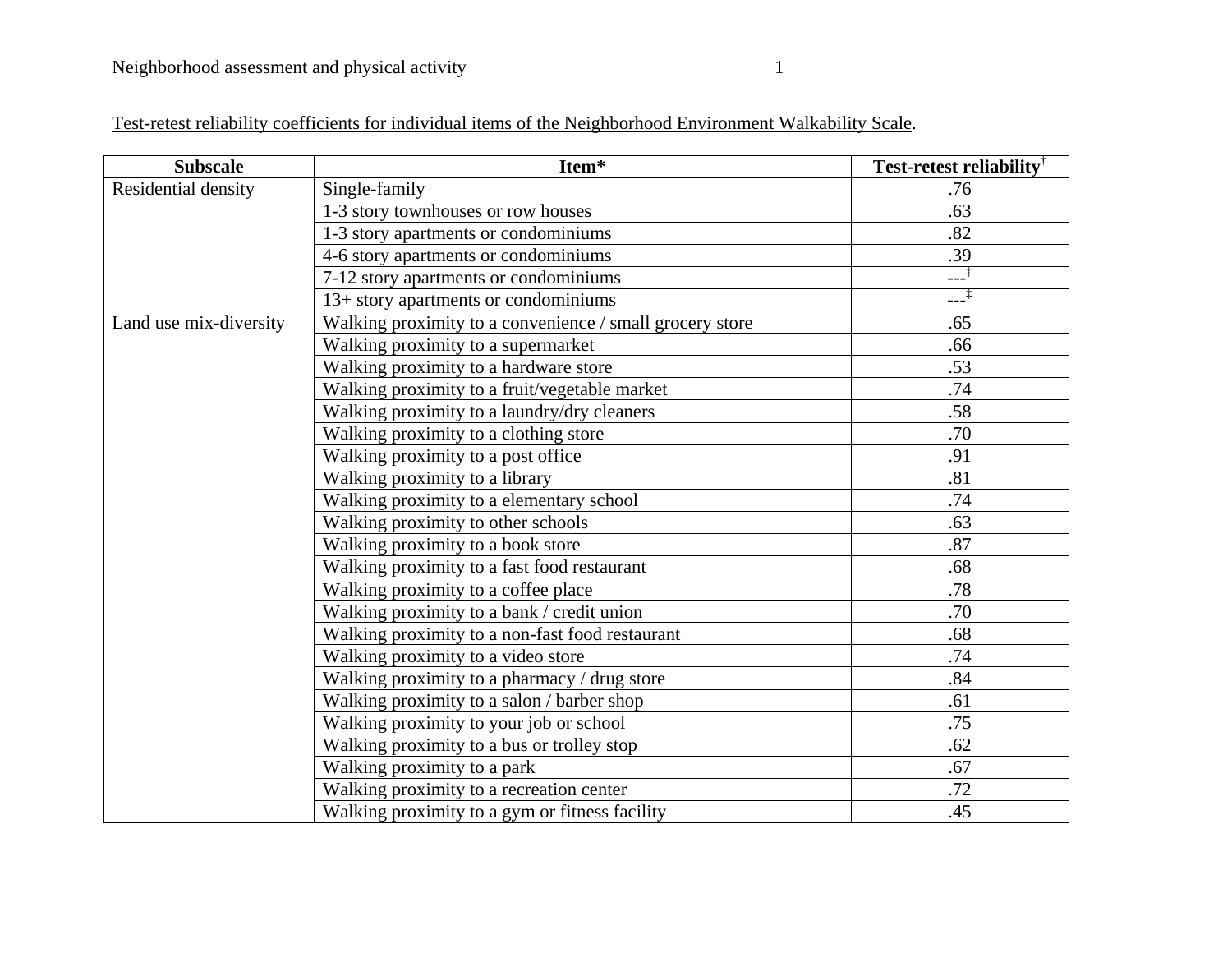## Appendix I. continued.

| <b>Subscale</b>            | Item*                                                | <b>Test-retest reliability</b> |
|----------------------------|------------------------------------------------------|--------------------------------|
| Land-use mix access        | Can do most of shopping at local stores              | .41                            |
|                            | Stores are within walking distance                   | .54                            |
|                            | Parking is difficult                                 | .51                            |
|                            | Many places within walking distance                  | .71                            |
|                            | Easy to walk to transit stop                         | .53                            |
|                            | Streets are hilly                                    | .69                            |
|                            | There are canyons/hillsides that limit routes        | .72                            |
| Street connectivity        | Not many cul-de-sacs                                 | .54                            |
|                            | Walkways connecting cul-de-sacs, trails, and streets | .37                            |
|                            | Short distance between intersections                 | .61                            |
|                            | Many four-way intersections                          | .55                            |
|                            | Many alternate routes                                | .57                            |
| Walking/cycling facilities | Sidewalks on most streets                            | .17                            |
|                            | Sidewalks are well maintained                        | .70                            |
|                            | Bicycle/pedestrian trails                            | .57                            |
|                            | Sidewalks separated from road/traffic by parked cars | .59                            |
|                            | Sidewalks separated from streets by grass/dirt strip | .47                            |
| Aesthetics                 | Trees along the streets                              | .63                            |
|                            | Tree cover or canopy along sidewalks                 | .52                            |
|                            | Interesting things to look at while walking          | .73                            |
|                            | Neighborhood free from litter                        | .67                            |
|                            | Attractive natural sights in neighborhood            | .59                            |
|                            | Attractive buildings/homes in neighborhood           | .61                            |